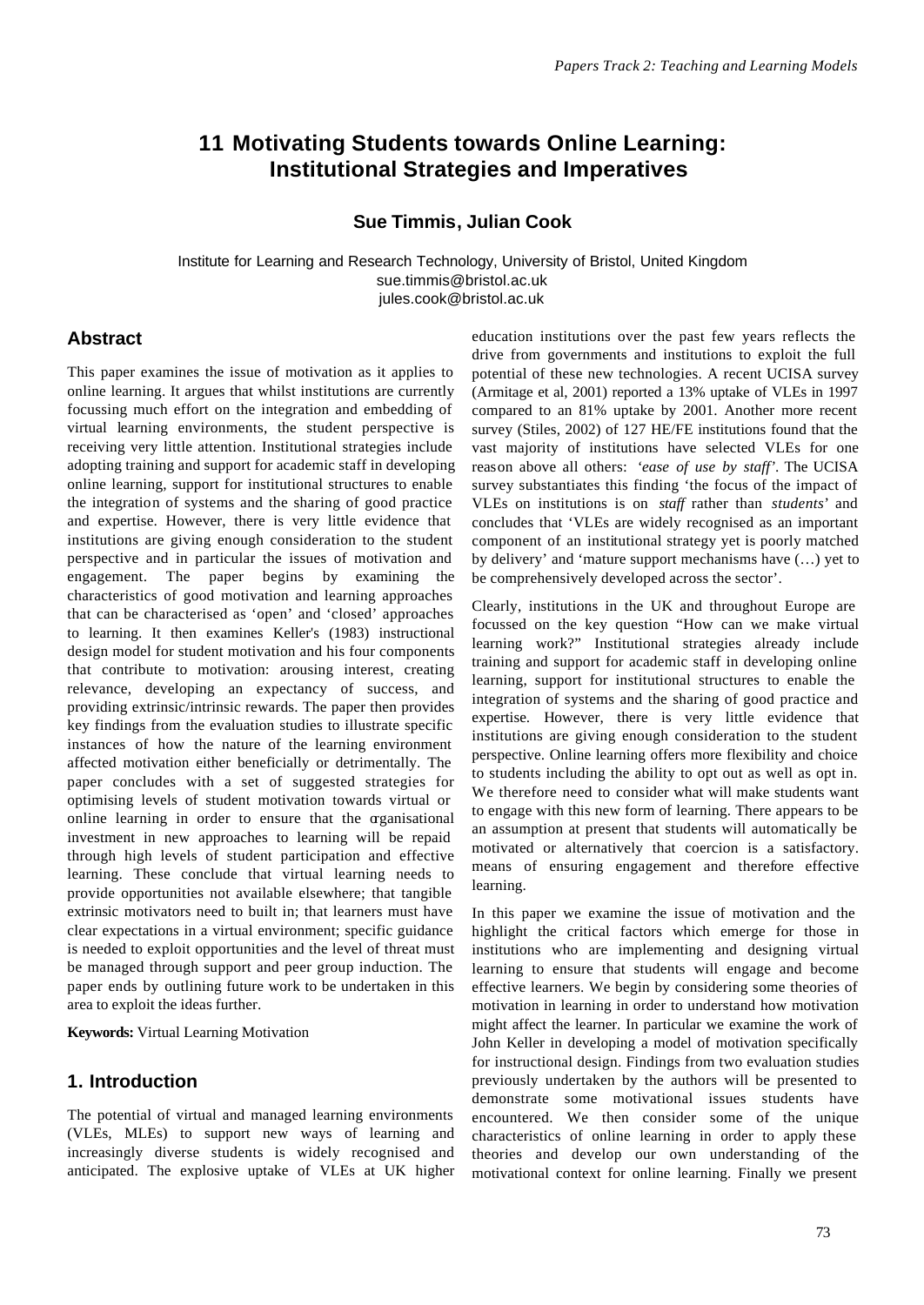some strategies resulting from this work which can be adopted by both educational designers and those involved in implementing online learning across their institutions.

## **2. Theories of motivation in learning**

### **2.1. 'Open' and 'closed' learning**

In this section, we consider some theories of motivation in learning which resonate with the concerns and approaches that are particular to online learning. Achievement Goal Theory is a recent development of the goal theory tradition (Ames 1992, Dweck 1986, Urdan 1997, Urdan & Maehr 1995, cited in Covington, 2000). Two kinds of goals are identified – learning goals and performance goals. Learning goals aim to increase competency, understanding and appreciation for what is being learned. Performance goals involve outperforming others as a means to increase status.

The hypothesis put forward by the achievement goal theorists is that learning goals support deep level, strategic-processing of information, whereas performance goals encourage superficial rote level processing which has a stultifying influence on achievement. Covington (2000) also states that learning goal oriented students exhibit "cognitive self regulation", that is being actively engaged in one's own learning. This active engagement in one's own learning has been shown to assist students in monitoring their understanding of what is being learned (Meece & Holt 1993; Middleton & Midgley 1997, Archer 1994, cited in Covington, 2000).

Viewing the same distinction from a psychoanalytic point of view, Bion (cited in Waddell, 1998) describes two possible orientations towards learning originating in the individual's infantile experience of how uncertainty and anxiety was managed for the child and mediated by the carer(s). "K linked" learners are motivated by curiosity about their environment, and derive satisfaction from learning about it, able to manage anxiety about errors and the unknown, to apply learning creatively and to integrate it into the whole personality. In contrast, "-K linked" learners learn about the environment in order to control it and thus reduce the level of unmanageable anxiety. Learning is defensive, treats knowledge as a commodity to be possessed, and tends to be narrowly intellectual.

Although there are differences in perspective and emphasis, these theories all seem to have at their heart the same basic distinction, between learning that has either an "open" or a "closed" orientation, as shown in Table 1.

Covington (1992) in his self-worth theory suggests that the perception of an individual's own ability dominates his/her willingness to learn. As a result he advocates non-competitive learning structures, such as mastery learning, co-operative learning and contract learning (e.g. individual goal setting) in addition to rewards.

A premise of this paper is that in designing online learning, we should aim to engage the learner in an "open" learning orientation in order to encourage personally driven motivation.

| Orientation            |                         |
|------------------------|-------------------------|
| "Open"                 | "Closed"                |
| Learning goal          | Performance goal        |
| K learning             | -K learning             |
| High self-worth        | Low self-worth          |
| Characteristics        |                         |
| <b>Exploratory</b>     | Controlling             |
| Collaborative          | Competitive             |
| Motivated by curiosity | Motivated by anxiety    |
| Embraces failure       | Defends against failure |
| Creative               | Mechanical              |
| Fluid                  | Rigid                   |
| Self-motivated         | Externally motivated    |
| Whole person involved  | Mind alone involved     |

Table 1: Orientation and characteristics of learners

#### **2.2. Motivation and instructional design**

Keller (1979) argues that motivation is the "neglected heart" of our understanding of instructional design. Historically this has always drawn upon how people learn but not why.

As part of his theoretical work on motivation, performance and instructional influence which examines cognitive and environmental variables and how they relate to effort, performance and consequences, Keller developed a macro model to demonstrate the different influences that learning designers need to understand and control. Keller's related model (1983) demonstrates the different motivational strategies that can be employed within instructional design: interest, relevance, expectancy of success and developing satisfaction (see Figure 2).

Keller maintains that by arousing and sustaining interest, we can ensure that the learner is engaged. However, this must not be too risky. Keller (1978) has shown that people need to feel comfortable about the consequences of taking risks before they will exercise curiosity.

By creating relevance, Keller suggests that the learning must "connect to important needs and motives" and that unless the learner perceives that these personal needs can be met, they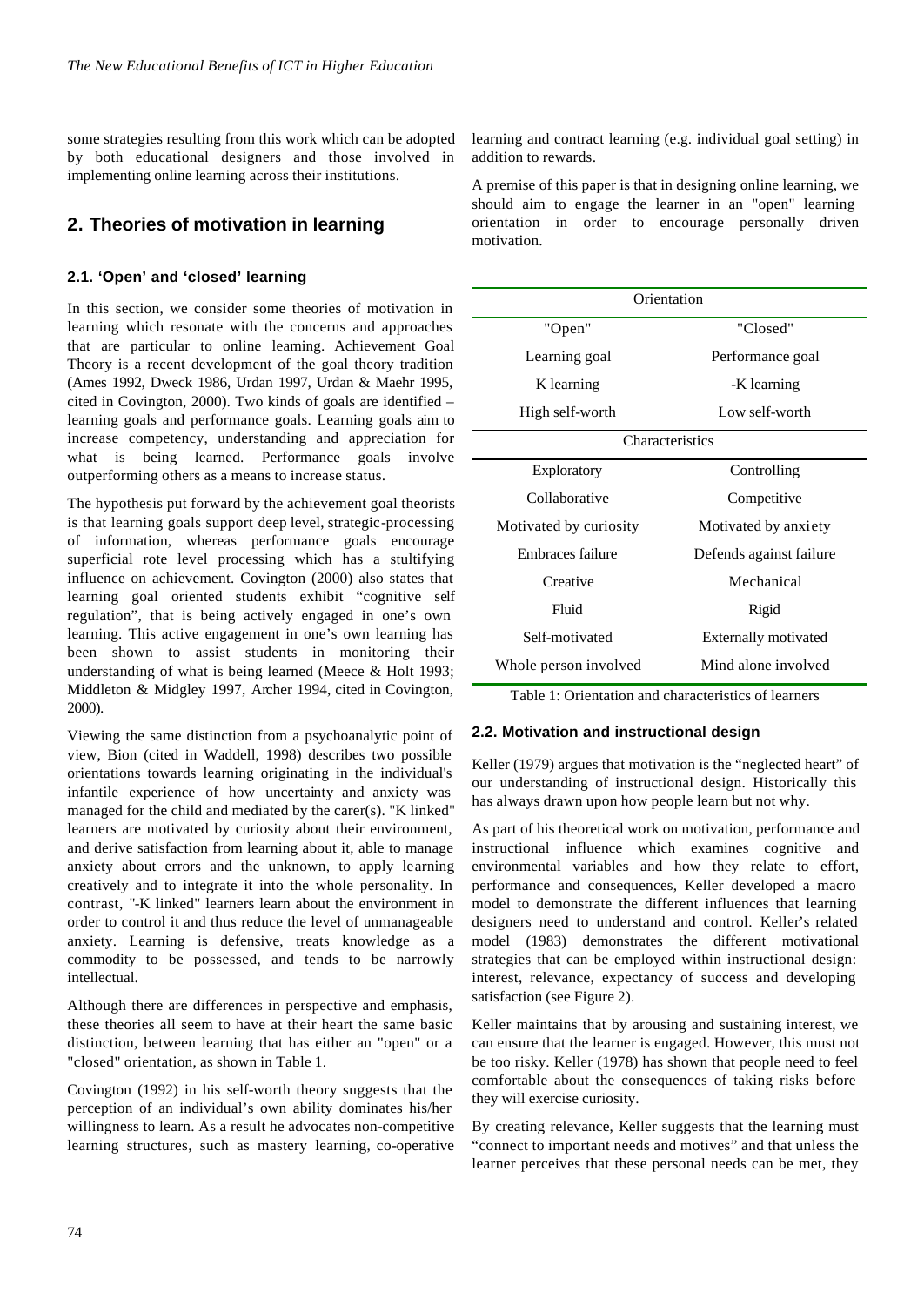will not be sufficiently motivated. These include the need to develop trust and affiliation and opportunities for no-risk, cooperative interaction. Salmon (2000) also emphasises this need to minimise risk when beginning to work online and her 5 stage model for online tutoring provides opportunities for "safe" interaction.

Developing an expectancy of success is described by Keller as one of the most difficult strategies to implement although in fact this is probably one of the best developed categories within online learning environments. Keller describes strategies to increase experience of success, ensure the requirements for success are understood, personal control is available and expectancy of success is increased by providing feedback and other devices to connect success to personal effort.



Figure2: A model of designing motivation instruction

Satisfaction, the final category in Keller's model concerns strategies that increase both intrinsic and extrinsic rewards. Keller describes the difficulties of balancing these two, the danger that one may outweigh the other and the need to manage them carefully.

Keller provides some useful guidance in thinking about motivation in the design of learning, however, he focuses on the instructional material rather than the context in which the learning takes place. When working online, the context is much less controlled than in face to face situations and is likely to be a more critical factor. We will return to this later in this paper when considering motivational strategies for online learning.

## **3. Evaluation findings**

In order to investigate the relevance of Keller's model and the 'open and closed' orientations, two evaluation studies, previously undertaken by the authors, were re-examined to look more closely at the motivational aspects of the findings. The two studies represent the two main ways of implementing online learning, namely for campus-based students and distance learning students. The studies were a TLTP funded project for the Pharmacy Consortium for Computer Aided Learning (PCCAL) and Repromed, an NHS funded evaluation of an Internet based course in Reproductive Medicine. Each of these studies will be briefly introduced, relevant findings will be presented and where appropriate, link these to motivational strategies and theories discussed earlier.

#### **3.1. PCCAL study**

The evaluation (Timmis et al, 1998) consisted of 11 separate case studies involving whole year groups of undergraduate pharmacy students at five UK universities and a total of 854 participants. It investigated the effectiveness of courseware modules produced by the consortium and their impact on student learning. There was also a strong emphasis on evaluating different methods of implementing and embedding the material. An illuminative and integrative methodology (Parlett & Hamilton, 1977, Draper et al, 1995) was adopted, using a range of methods including pre and post-tests, classroom observation, questionnaires and focus groups.

The evaluation found that students frequently lacked appropriate learning strategies to help them get the most out of a task. In almost all the studies, it was found that students suffered from a lack of guidance and many of them worked through material sequentially even when they were already familiar with it or undertaking revision. Often they did not progress to the material that was of most use, as these quotes show:

"*Today I started at the beginning and worked my way through but (…) it would have been the third section that would have benefited me the most but I didn't get round to it*"

*"We should be told which bits we're concentrating on"*

These students' remarks display a measure of anxiety and caution over how to approach their learning and needed more encouragement to adopt a more exploratory, "open" orientation.

Similarly, in observing students in the classroom, it was found that note-taking was influenced by both the tutor's input and by group behaviour. Students appeared to be highly suggestible and either everyone took notes or little or none was observed throughout a session. Furthermore, collaboration and discussion between students was only observed where this had been organised and directed by the tutor, despite the fact that student views supported this approach:

*"I think that's helpful (…) working with someone else, sometimes you can understand it better. Whereas in a lecture you can't do that 'cause you can't talk"*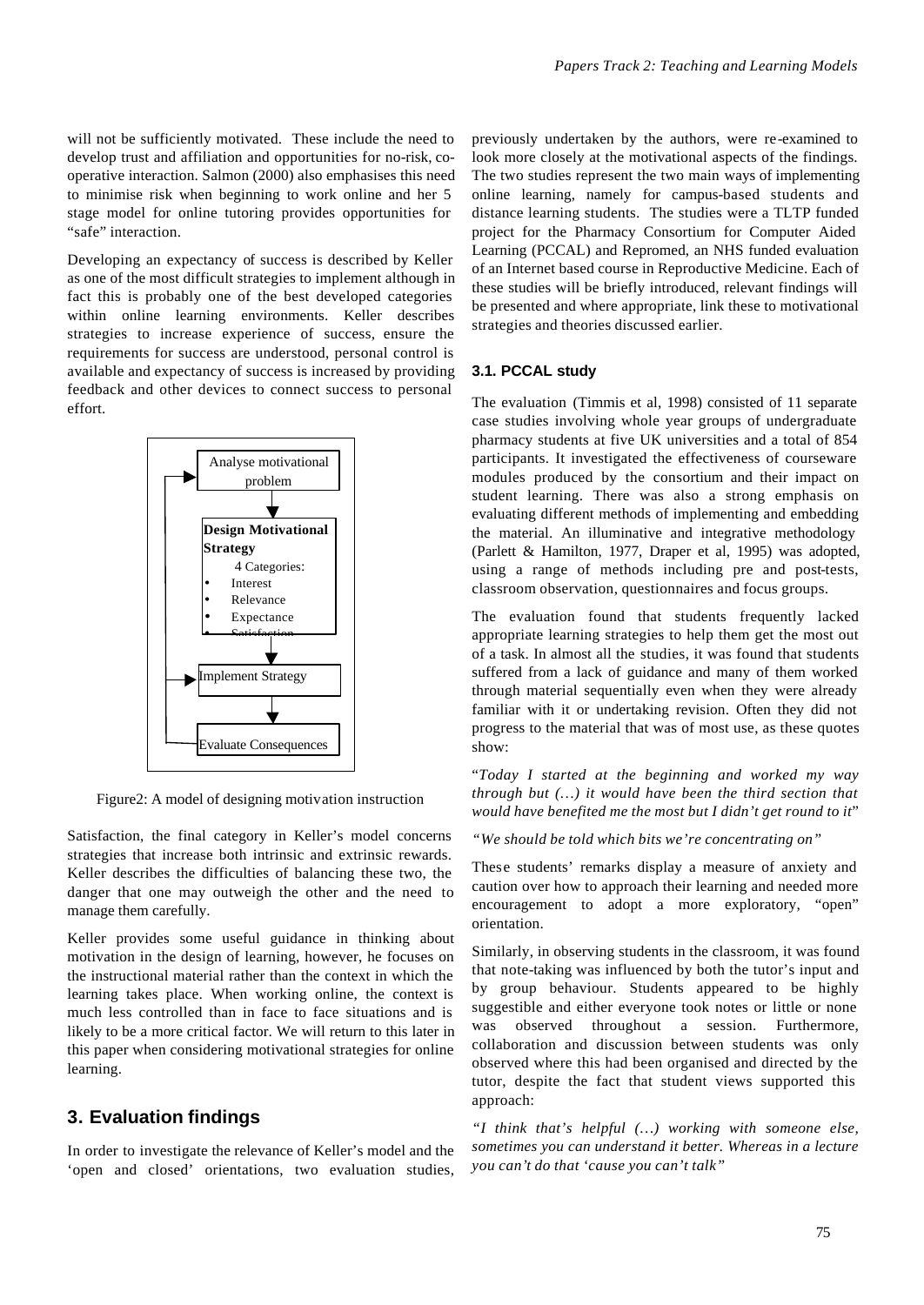Keller suggests increasing the expectancy of success by using instructional-design strategies that indicate the requirements for success and by using techniques that offer personal control over success. We would argue that if these students had been given more guidance on explorative learning strategies and working co-operatively, their motivation and personal success would have been enhanced.

In one case study, students were asked to study in their own time. This was found to have a direct effect on their willingness to learn and overall success. Students were given four weeks to study the package for revision purposes, shortly before exams. The findings were very striking as large numbers of students did not study the package at all. Those that did (only 28 out of 110) spent little time studying and felt very strongly that it had not been scheduled at an appropriate time and the material was too easy.

*"We're very pressed for time and it wasn't a difficult area to understand"*

#### *"Anything relevant was very easy"*

Keller recommends that "to arouse or maintain curiosity, give people the opportunity to learn things they already know about (…) but also give them moderate doses of the unfamiliar and unexpected".

Furthermore, the same students also felt that the task offered little extrinsic motivation.

*"If it was part of the syllabus, I think we'd feel more otivated(…) So I didn't really feel like spending much time on it."*

As already mentioned Keller is concerned that extrinsic reinforcement will decrease intrinsic motivation and that this may encourage a more closed approach to learning. However, these students could not connect the task to personal needs and motives so both kinds of motivation were absent.

## **3.2. ReproMED**

This evaluation (Jenkins et al, 2001) was of a course in Reproductive Medicine delivered over the Internet to 18 specialist registrars in Obstetrics and Gynaecology. It consisted of 5 monthly case studies, each illustrating a major aspect of the subject. The text of the case study was presented along with questions to which the participants were expected to respond electronically. Evaluation was by interview, questionnaire and logs of server activity.

The evaluation found that active participation was very low only 5 of the 18 registrars posted responses with any regularity. A key reason for this may be that participants were wary of losing face in front of their peers and superiors, exacerbated by the public, written and therefore fixed nature of online text communication. As one participant commented:

*"You think, my God, they're going to find out I don't know anything".*

In Covington's terms, participants clearly experienced a threat to their sense of self-worth. According to Keller's model, the course did not seem "to satisfy the need for affiliation, establish trust and provide opportunities for no-risk, cooperative interaction".

Not only were the postings few in number, but their style was very formalised, comprehensive and careful. Very few answers were tentative, exploratory or polemical, and this seemed to discourage follow-up comments and discussion. Some participants expressed disappointment with these "exam-type" answers, and the tutors commented that they'd hoped for more discussion. It may be that the unfamiliar format and medium meant that participants did not know what kind of responses were expected and so fell back on what they knew and assumed would be acceptable. The format seemed to engage Bion's -K learning, participants seemed to adopt a defensive approach rather than a more exploratory one. Participants appeared to interpret the task in performance goal terms and felt they were expected to produce a perfect finished product. Keller suggests that educators should "increase expectancy for success by using instructional design strategies that indicate the requirements for success". Perhaps participants felt demotivated and discouraged from participating creatively because they were unsure of what these requirements were. A third relevant finding was that participants who took the most active part were generally those who a) had an intrinsic interest in the subject and crucially b) did not have that interest satisfied by another means. One participant was planning to specialise in Reproductive Medicine, but felt no need to take an active part in the course because he was in regular face-to-face contact with the course tutors. His intrinsic interest in the subject did not translate into intrinsic motivation to follow an online course, whereas another participant who was very active was located over 100 miles away.

Some participants commented that an extrinsic motivator, such a certificate for following the course, might have been effective. However Keller comments that external inducements can have a detrimental affect on intrinsic motivation, which "decreases as the perceived locus of control shifts from internal to external". Nevertheless much learning in higher education is driven by extrinsic factors, largely assessments and examinations, even though these all seem to encourage a performance goal orientation and to discourage exploratory, risk-taking learning.

Both of the evaluation studies provided examples of where the instructional design or management failed to enhance, or even had a detrimental effect upon learner motivation. Keller's model of motivational design, as well as Goal theory, selfworth theory and K/-K theory can contribute to our understanding of how and why this may have happened.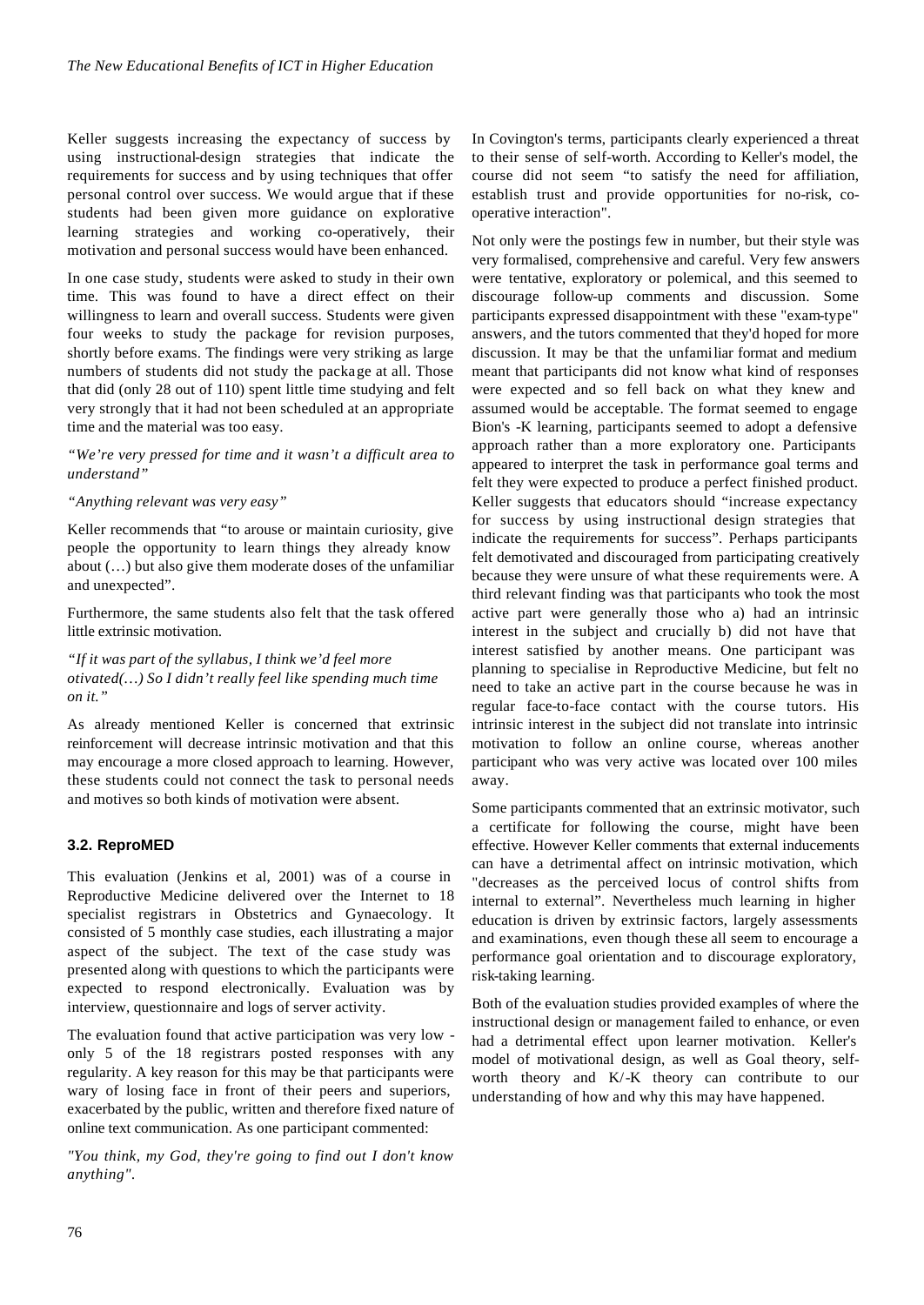## **4. Characteristics of online learning**

We will now consider some of the characteristics of online learning in order to help clarify the role of motivation and the motivational context for this new form of learning.

Goodyear (in Steeples and Jones, 2002) suggests that one of the unique aspects of networked or online learning is that it is inherently social. "Part of the point of encouraging online communications within a learning group (or 'learning community') is to capitalise on some of the social aspects of learning" (page 51). However, Goodyear also makes the point that we cannot expect learners to be totally compliant no matter how good the pedagogy and educational design. Building a learning community needs commitment from participants, as it is they who will create the community.

A second area to consider is the tasks and activities students are asked to undertake. Spector (in Steeples and Jones, 2002) talks of networked learning as "blurring the distinction between learning and working" (page xvi). This idea is similar to that developed by Goodyear, (in Steeples and Jones, 2002). He uses the term 'working knowledge' to represent active and dynamic knowledge, implying that the learner exercises a degree of improvisation and acts at the edge of their knowledge. This suggests that online learners construct and co-construct knowledge in a proactive, explorative way, resonant of the "open" orientation to learning we introduced earlier in this paper. This kind of learning requires different levels of support and implies a new role for tutors, already well documented by Salmon (2000) with her five stage model for "emoderating" online.

A third characteristic of online learning is its flexibility of time and place. The fact that students and tutors do not need to meet together in order to communicate has frequently been highlighted as one of the positive aspects of this form of learning. Certainly it features heavily in literature provided by commercial suppliers: " …a personal information source with the most recent and relevant information 24 hours a day." (Blackboard, 2001) Nevertheless, this "open all hours" approach brings its own challenges. Richardson & Turner (2000) and Jones (2000) both highlight the need for effective time management in relation to students' successful use of virtual or networked learning. Furthermore, the flexibility provided by the "any time, any place" medium also means that there is little control over what the student actually does. As Jones (2000) observes in a study of student experiences with networked learning: "The students made selective use of the network technology provided, moved outside its framework and used a variety of other means to achieve their objectives."

## **5. Motivational strategies for online learning**

The following motivational strategies draw together our conclusions. They address the specific needs of online learning and are designed to complement Keller's strategies for motivational design of learning.

#### *Virtual learning needs to provide learning opportunities that are not available elsewhere*

Whilst there is plenty of evidence to show that students are strongly supportive of learning technologies (e.g. Laurillard, 1994) and virtual learning environments (e.g. Richardson & Turner, 2000), the Repromed study suggests that virtual learning can be perceived by learners as inferior compared with face to face contact except when learning at a distance. Richardson & Turner (2000) also found a similar response amongst campus-based students who saw virtual learning environments as supporting rather than replacing direct contact and who wanted to feel part of a physical group. It should therefore not be assumed for example that in an oncampus setting, learners will be automatically motivated to hold peer to peer discussions online. This does not necessarily mean however that learners will only be motivated to use virtual learning in a distance learning context. Virtual learning does offer its own unique learning opportunities, but these need to be carefully designed to ensure all students have a need to engage.

#### *Tangible extrinsic motivators should be built in to virtual learning*

Ideally instructional design should aim to maximise learners' intrinsic motivation, as this is believed to be more powerful than extrinsic motivation, and leads to deeper and longer lasting learning. Moreover, as Keller states, working towards extrinsic goals can shift the perceived locus of control from internal to external, and remove much of the inherent pleasure in learning. However, the current reality is that higher education is largely exam driven and learners are motivated to study what will help them achieve their immediate extrinsic goals.

#### *It must be clear to learners what is expected of them in the virtual learning environment*

Learners will be motivated to make use of virtual learning opportunities if they have a relatively high expectation of being able to use them successfully. This will come in part from previous experience of success. In order to maximise their success; learners need to be given strategies that will give them confidence that they can use the environment appropriately. In terms of online communication, this can be done by training learners to use online communications tools in a gradual, structured way progressing from simple factual communication to more sophisticated discussion (Salmon 2000). In terms of using resources such as CAL simulations and tutorials, learners need to be given strategies that will enable them to approach the materials knowing what they want to get out of it and how.

#### *Learners need guidance in how to make the most of the online environment within specific learning contexts*

There is a danger that virtual learning will be used as an addon resource or support or alternatively a universal approach may be adopted with a "one size fits all" philosophy. Laurillard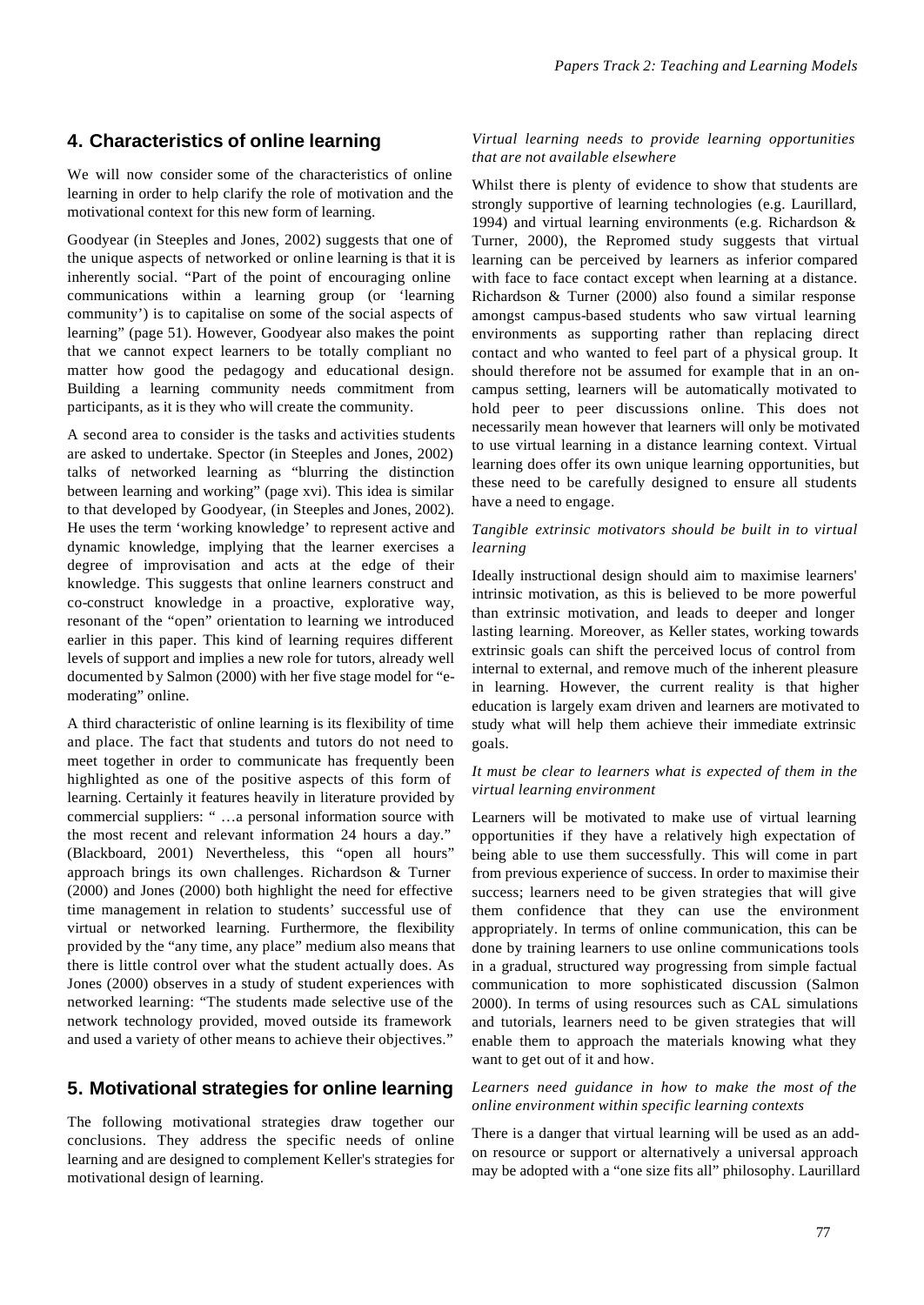(1994) emphasises that the learning context is critical to whether learning technologies are successful. Our studies indicate that the way in which materials and learning episodes are introduced can have a far-reaching impact on the motivation of the learners and subsequently the success of the learning undertaken. They show that without clear guidance, students will not automatically collaborate with each other, approach the material selectively or even take notes. A similar view is suggested by McConnell (2000, p 72) when talking about developing online learning communities he states that "working with others in online environments is so unusual that we may have to approach it as if it is a completely new experience. Relying on well born strategies, and working from common assumptions about how groups work in face to face environments, is not always the best orientation to take". Virtual learning needs more, not less introductory and contextual guidance, together with ongoing support and active tutor involvement.

#### *The level of threat must be managed through support, gradual induction and peer group working*

McConnell (2000) states that co-operative learning involves learning in public and that not everyone is able to deal with this challenge. According to Keller, instructional design needs to take into account people's need for affiliation with and influence over others, and should therefore offer a no-risk environment where this is possible. It might be argued that the relative anonymity and lack of status signals available with virtual learning helps to reduce risk. However it also offers the learner far less feedback than a face to face situation about how his/her contributions are being received. Strategies such as having people meeting face to face or even by videoconferencing before interacting online can help to overcome this. Working in small groups in separate areas away from the evaluative purview of the tutor may also help.

## **6. Conclusions**

In this paper, we have explored the way in which motivation in online learning can be understood and optimised. We have identified some specific strategies for designers and tutors to build upon to ensure that motivation is not assumed but planned for and that the "neglected heart" that Keller refers to will become an essential element in the design of online curricular. Future work in this area will focus on developing a model of the motivational aspects of virtual learning by further exploring what is unique about this new form of learning and how this will impact on motivation. Observing and talking to students about their experiences will also help to inform and develop this new area of understanding and allow us to develop practical as well as theoretical tools to support this.

## **Acknowledgements**

The PCCAL evaluation study was funded under the Teaching and Learning Technologies Programme of the Higher Education Funding Councils of the United Kingdom.

The Repromed study was funded by the National Health Service of the United Kingdom.

## **References**

- Armitage, S, Brown, T, Jenkins, M: (2001) Management and implementation of Virtual Learning Environments: A UCISA funded survey, available at http://www.ucisa.ac.uk/TLIG/vle/welcome.htm
- Blackboard Inc. (2001) Brochure on Blackboard 5. http://www.blackboard.com
- Covington, M.V. (2000). Goal theory, motivation, and school achievement: an integrative review*. Annual Review. Psychology*. 51: pp.171–200
- Covington, M.V. (1992). *Making the Grade: A Self-Worth Perspective on Motivation and School Reform*. New

York: Cambridge Univ. Press

- Draper, S.W., Henderson,F.P., Brown,M.I., & McAteer,E. (1996) 'Integrative evaluation: an emerging role for classroom studies of CAL' *Computers and Education* 26 (1-3): pp. 17-32
- Jenkins, J.M., Cook, J., Edwards, J., Draycott, T., Cahill, D.J. (2001) Medical education with the Internet: a pilot training programme in reproductive medicine. *British Journal of Obstetrics and Gynaecology*, 108: pp.114-116
- Jones, C.R. (2000) Understanding students' experiences of collaborative networked learning. In Asensio, M., Foster, J, Hodgson, V. & McConnell, D. (Eds) Networked learning 2000: innovative approaches to lifelong learning and higher education through the internet. Proceedings of the Second International Conference. Sheffield: http://collaborate.shef.ac.uk/nlpapers/C.R.Jones1.htm
- Keller, J.M (1983). *'Motivational design of instruction'*. In Reigeluth, C (ed.), Instructional Design Theories and Models. Hillsdale, NJ: Erlbaum.
- Keller, J.M (1978) 'Motivation and Instructional Design. A theoretical perspective.' *Journal of Instructional Development*, 2(4): pp.26-34
- Laurillard, D. (1994) 'How Can Learning Technologies Improve Learning?' *Law Technology Journal*, Vol 3, No 2. http://www.warwick.ac.uk/ltj/3-2j.html
- McConnell, D.(2000*) 'Implementing Computer Supported Cooperative Learning'* , London Kogan Page
- Parlett, M & Hamilton,D (1977) *'Evaluation as Illumination'* in Parlett, M & Dearden, G. (eds) Introduction to